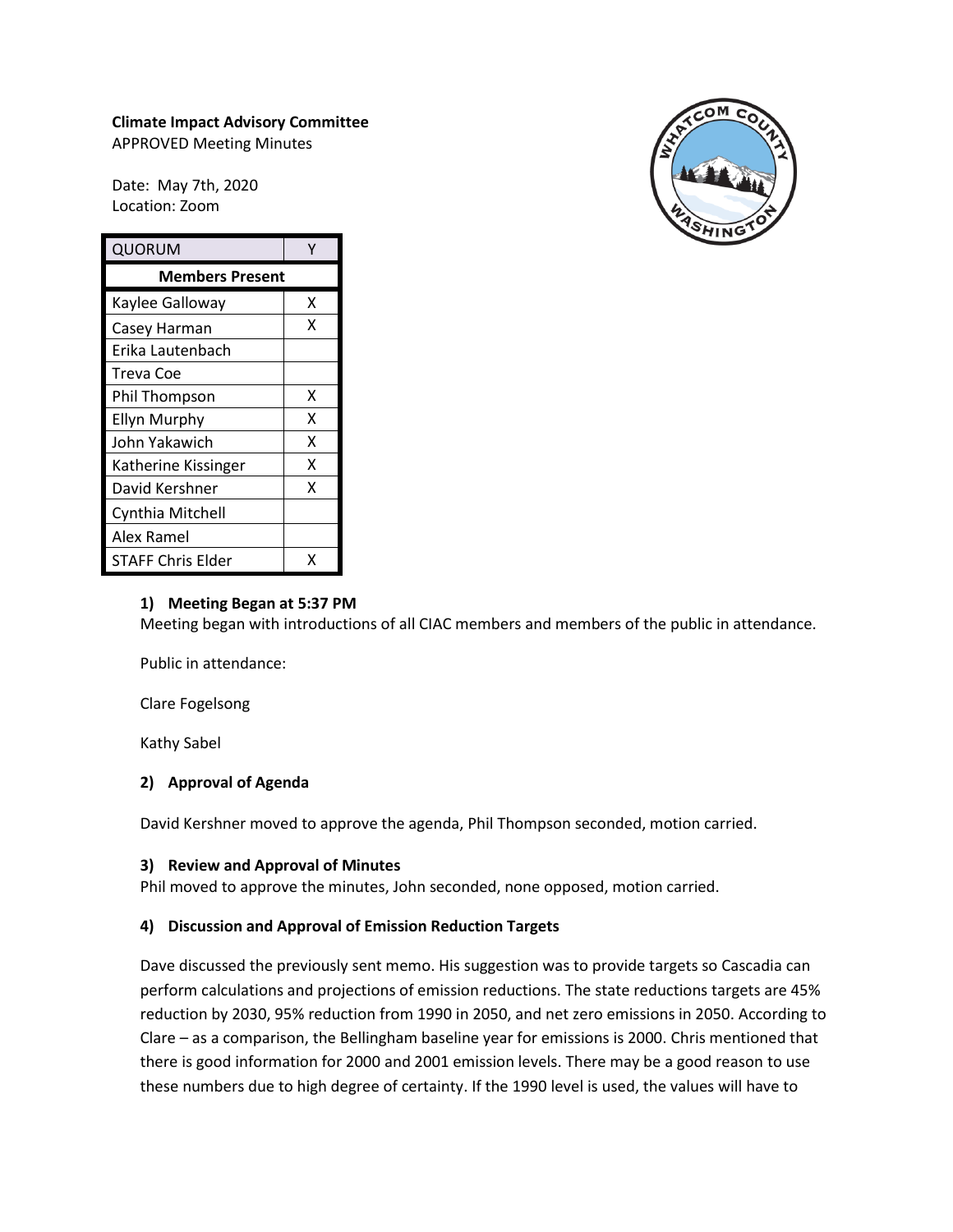estimated using a method called back-casting in the ClearPath model. Because the 2017 emissions are in ClearPath emissions calculation software, the 2017 numbers would be used to perform the estimates.

Casey and others mentioned the state targets are more achievable – the group more or less agreed that the community wide emissions should follow the state mandate and therefore set the emissions year to 1990.

Statewide targets – house bill 2311 approved by the legislature used a 1990 guideline. State agencies may use other targets, but the house bill 2311 uses 1990 guidelines.

Clare: Bellingham City Council set ambitious goal – carbon free by 2035. Task force recognized transportation would be very difficult to achieve by 2035 without a complete ban of internal combustion engines. Building workgroup recognized to be carbon neutral by 2035 was also not achievable even if the city required homes to convert to an electric furnace or water heater when their gas furnace or water heater needs replacement due to the longevity of the current appliances. Based on CETA, energy generation should be effectively 100% renewable by 2045 and presumably all gas appliances would be at the end of life by then and replaced by electric. Task force was quiet about the city government emissions, due to programs that were already in place.

For the purpose of analyzing approaches for greenhouse gas reduction, the Climate Impact Advisory Committee set the following targets:

Community-wide (Whatcom County) Targets will follow state mandated targets:

- A 45% reduction below 1990 levels by 2030
- A 95% reduction below 1990 levels by 2050 and net zero emissions

County Government Targets:

- An 85% reduction below 2001 levels by 2030
- A 100% reduction below 2001 levels by 2050

In order to do these analyses, Cascadia will need to use the Clear Path model to back-cast the community and government GHG emission to 1990.

Casey moved to accept motion, Katie seconded. None opposed, motion passed.

The committee also discussed that these targets may need to be revised as the Climate Action Plan is updated. Although not part of the motion, but requested by the committee as additional analyses by Cascadia Consulting:

- For County Government develop a trendline based on 100% reduction below 2001 by 2035
- 5) **Meeting Adjourned at 7:48 PM.**